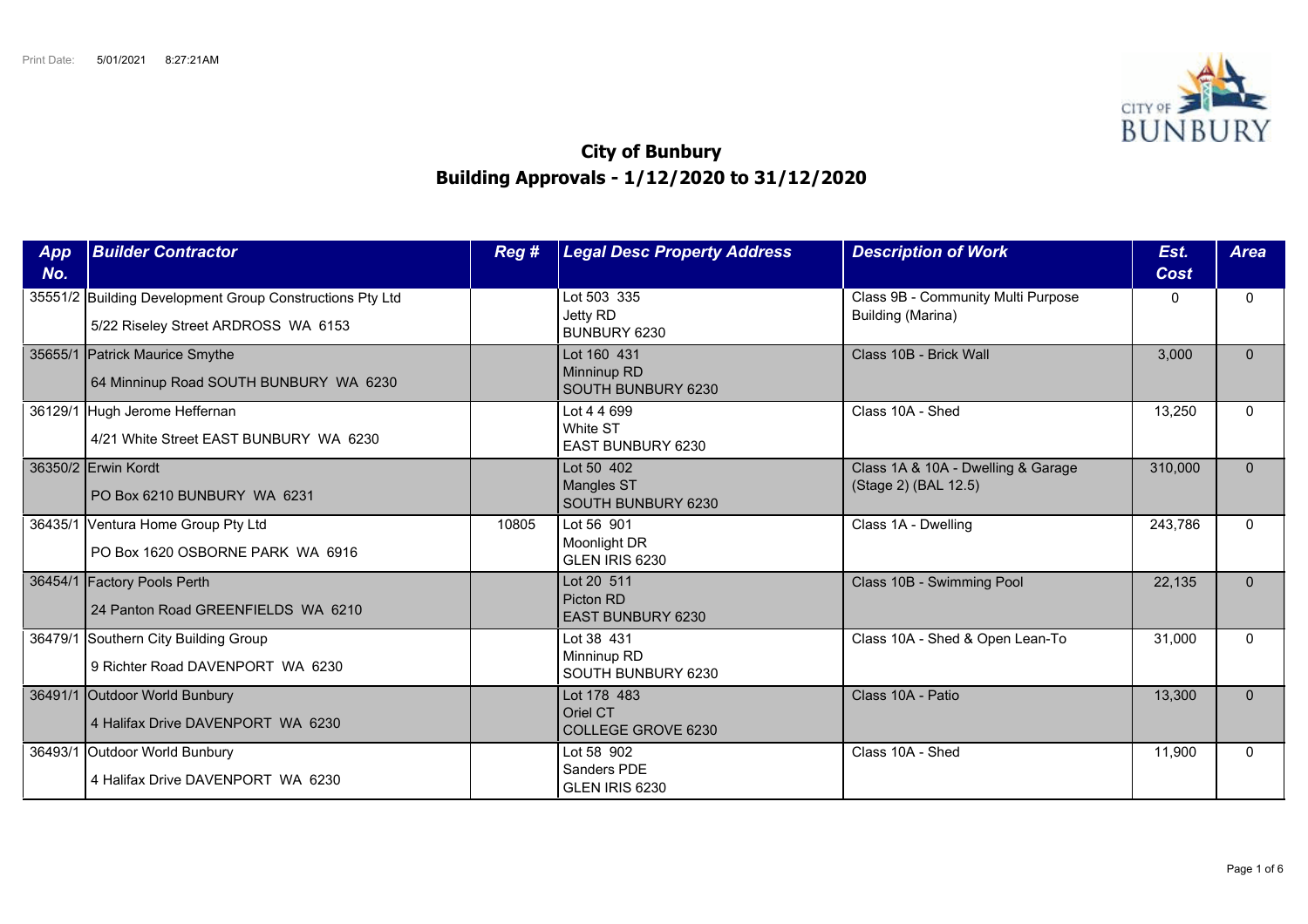| App<br>No. | <b>Builder Contractor</b>                                                        | Reg #    | <b>Legal Desc Property Address</b>                    | <b>Description of Work</b>                           | Est.<br><b>Cost</b> | <b>Area</b>  |
|------------|----------------------------------------------------------------------------------|----------|-------------------------------------------------------|------------------------------------------------------|---------------------|--------------|
| 36496/1    | Hillside Earthworks<br>PO Box 2225 BUNBURY WA 6231                               |          | Lot 6 669<br>Venn ST<br>EAST BUNBURY 6230             | Class 10B - Retaining Wall                           | 10,000              | $\Omega$     |
|            | 36499/1 Thomas William Holroyd<br>39 Monclair Circuit DUNSBOROUGH WA 6281        |          | Lot 2 411<br>Mary ST<br>SOUTH BUNBURY 6230            | Class 1A - Dwelling (2 Storey)                       | 313,458             | $\Omega$     |
|            | 36518/1 South West Retaining & Excavations<br>14 Kentucky Drive DARDANUP WA 6236 |          | Lot 169 694<br>Westwood ST<br>WITHERS 6230            | Class 10B - Retaining Wall                           | 7,500               | $\mathbf{0}$ |
|            | 36519/1 CPR Outdoor Centre<br>67 Halifax Drive DAVENPORT WA 6230                 | $\Omega$ | Lot 2 133<br>College ROW<br>SOUTH BUNBURY 6230        | Class 10A - Carport                                  | 7,302               | $\Omega$     |
|            | 36522/1 Devina McKenzie<br>37 Island Queen Street WITHERS WA 6230                |          | Lot 103 324<br><b>Island Queen ST</b><br>WITHERS 6230 | Class 10B - Front Masonry Wall                       | 4,000               | $\Omega$     |
| 36525/1    | Southwest Affordable Patios<br>P O Box 1312 BUNBURY WA 6231                      |          | Lot 160 423<br>Midas ST<br>CAREY PARK 6230            | Class 10A - Patio                                    | 3,690               | $\Omega$     |
| 36526/1    | Southwest Affordable Patios<br>P O Box 1312 BUNBURY WA 6231                      |          | Lot 336 631<br>Sweeting WY<br>WITHERS 6230            | Class 10A - Carport                                  | 2,000               | $\mathbf{0}$ |
| 36527/1    | Southwest Affordable Patios<br>P O Box 1312 BUNBURY WA 6231                      |          | Lot 194 365<br>Kurrajong CIR<br>GLEN IRIS 6230        | Class 10A - Patio                                    | 3,159               | $\Omega$     |
|            | 36528/1  Industry Maintenance Solutions<br>56 Strickland Street BUNBURY WA 6230  | 7995     | Lot 1148 524<br>Possum WY<br>COLLEGE GROVE 6230       | Class 10A - Patio                                    | 9,559               | $\Omega$     |
|            | 36535/1 Outdoor World Bunbury<br>4 Halifax Drive DAVENPORT WA 6230               |          | Lot 43 609<br>Stanbury CR<br>SOUTH BUNBURY 6230       | Class 10A - Patio                                    | 5,833               | $\mathbf{0}$ |
|            | 36537/1 Redink Homes South West<br>40/23-25 Casuarina Drive BUNBURY WA 6230      | 12049    | Lot 63 543<br>Ramsden ST<br><b>EAST BUNBURY 6230</b>  | Class 1A - Dwelling                                  | 154,435             | 107          |
|            | 36541/1 Russell Gordon Green<br>PO Box 1474 BUNBURY WA 6230                      |          | Lot 82 21 65<br>Bonnefoi BVD<br>BUNBURY 6230          | Class 6 - Shop Fitout (Health Spa) - Unit<br>20 & 21 | 19,750              | $\mathbf{0}$ |
| 36542/1    | Industry Maintenance Solutions<br>56 Strickland Street BUNBURY WA 6230           | 7995     | Lot 28 167<br>Delaporte WY<br>CAREY PARK 6230         | Class 10A - Patio & Pergola                          | 9,240               | $\mathbf{0}$ |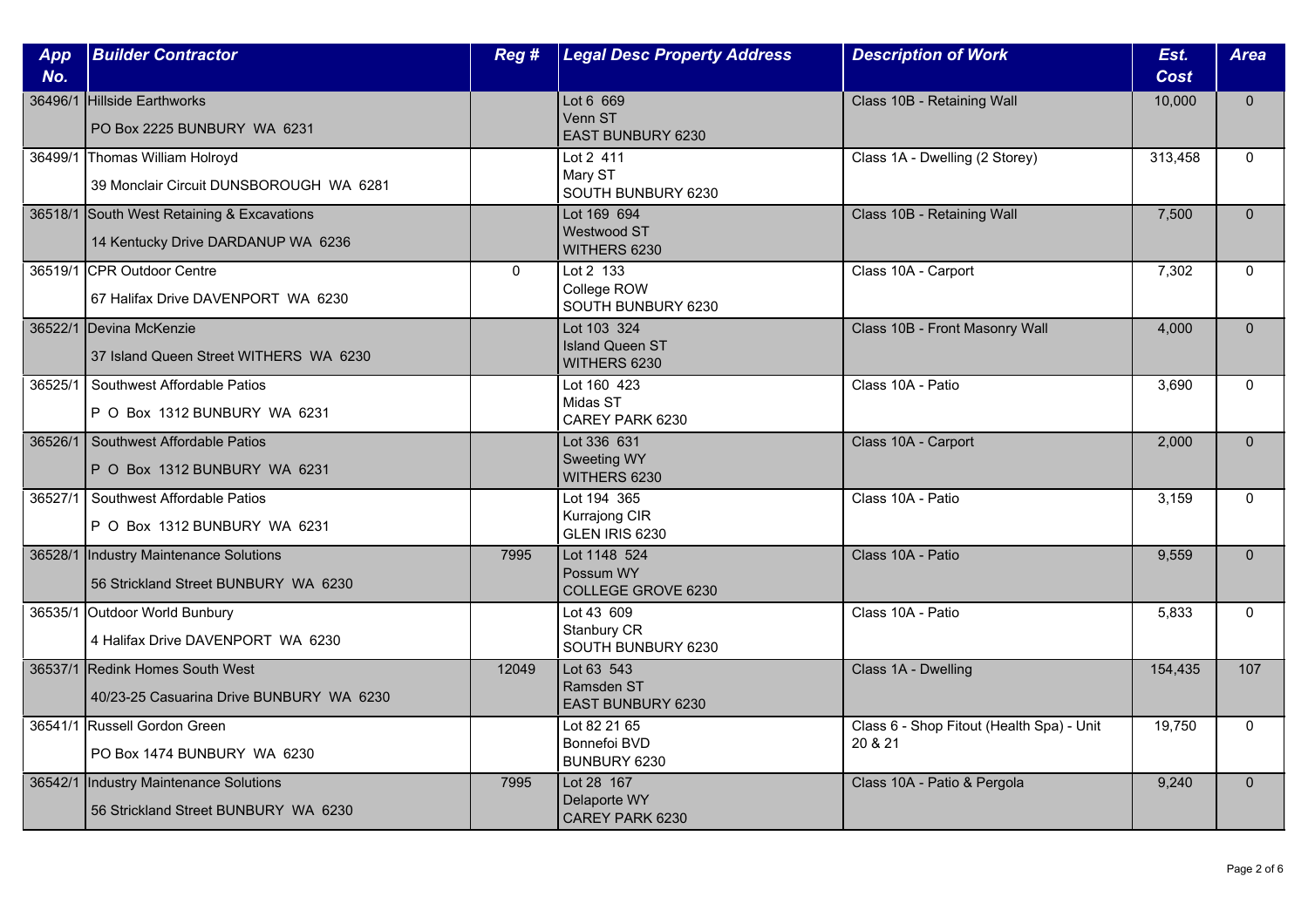| App<br>No. | <b>Builder Contractor</b>                                                                         | Reg # | <b>Legal Desc Property Address</b>                              | <b>Description of Work</b>                          | Est.<br><b>Cost</b> | <b>Area</b>  |
|------------|---------------------------------------------------------------------------------------------------|-------|-----------------------------------------------------------------|-----------------------------------------------------|---------------------|--------------|
| 36544/1    | Jennifer McCann<br>11 Bandak Road CAREY PARK WA 6230                                              |       | Lot 143 34<br><b>Bandak RD</b><br>CAREY PARK 6230               | Class 10A - Gazebo                                  | 750                 | $\Omega$     |
|            | 36545/1 Tangent Nominees Pty Ltd T/A Summit Homes<br>Bunbury & South West<br>Address Not Supplied |       | Lot 716 889<br><b>Bow ST</b><br><b>GLEN IRIS 6230</b>           | Class 1A - Dwelling                                 | 160,373             | $\Omega$     |
| 36546/1    | <b>Kale Matthew Battle</b><br>23 Britza Avenue ROELANDS WA 6226                                   |       | Lot 175 86<br><b>Bryant ST</b><br>EAST BUNBURY 6230             | Class 1A - Dwelling (Roof Re-Clad<br>Unauthorised)  | 15,000              | $\mathbf{0}$ |
|            | 36548/1 TKL Contractors Pty Ltd<br>PO Box 6378 SOUTH BUNBURY WA 6230                              |       | Lot 85 705<br><b>Willoughby ST</b><br><b>SOUTH BUNBURY 6230</b> | Class 10A - Patio                                   | 6,070               | $\Omega$     |
| 36550/1    | Cape Shades - Ermin Veurink<br>143 Kookaburra Way VASSE WA 6280                                   |       | Lot 91 496<br>Parry ST<br>SOUTH BUNBURY 6230                    | Class 10A - Patio                                   | 14,400              | $\mathbf{0}$ |
|            | 36551/1 Richard William Harvey<br>PO Box 9109 PICTON WA 6229                                      |       | Lot 51 124<br>Clarke ST E<br>CAREY PARK 6230                    | Class 10A - Carport                                 | 6.000               | $\Omega$     |
|            | 36552/1 Southern City Building Group<br>9 Richter Road DAVENPORT WA 6230                          |       | Lot 35 282<br>Hayes ST<br>EAST BUNBURY 6230                     | Class 10A - Shed                                    | 18.950              | $\mathbf{0}$ |
|            | 36553/1 Richard Christopher Spivey<br>PO Box 774 BUNBURY WA 6231                                  |       | Lot 158 236<br>Galyung RD<br>CAREY PARK 6230                    | Class 1A - Dwelling (Alts & Adds)                   | 10,000              | $\Omega$     |
| 36554/1    | Home Group WA South West Pty Ltd<br>PO Box 426 BUNBURY WA 6231                                    | 12773 | Lot 719 889<br><b>Bow ST</b><br>GLEN IRIS 6230                  | Class 1A - Dwelling                                 | 205,776             | $\Omega$     |
| 36555/1    | Shane Richard Carter<br>46 Picton Road EAST BUNBURY WA 6230                                       |       | Lot 20 511<br>Picton RD<br><b>EAST BUNBURY 6230</b>             | Class 10B - Swimming Pool Safety<br><b>Barriers</b> | 5,000               | $\Omega$     |
| 36556/1    | Outdoor Blind Designs<br>1/24 Rouse Road GREENFIELDS WA 6211                                      |       | Lot 300 223<br>Forrest AV<br>SOUTH BUNBURY 6230                 | Class 10A - Patio (Bunbury Bowling<br>Club)         | 17,000              | $\Omega$     |
|            | 36557/1 Gavin Buswell<br>6 Hands Avenue CAREY PARK WA 6230                                        |       | Lot 13 274<br>Hands AV<br>CAREY PARK 6230                       | Class 10B - Swimming Pool Safety<br><b>Barriers</b> | 2,000               | $\mathbf{0}$ |
|            | 36558/1 WA External Solutions<br>PO Box 720 BUSSELTON WA 6280                                     |       | Lot 17 538<br>Queen ST<br>SOUTH BUNBURY 6230                    | Class 10A - Patio                                   | 4,950               | $\Omega$     |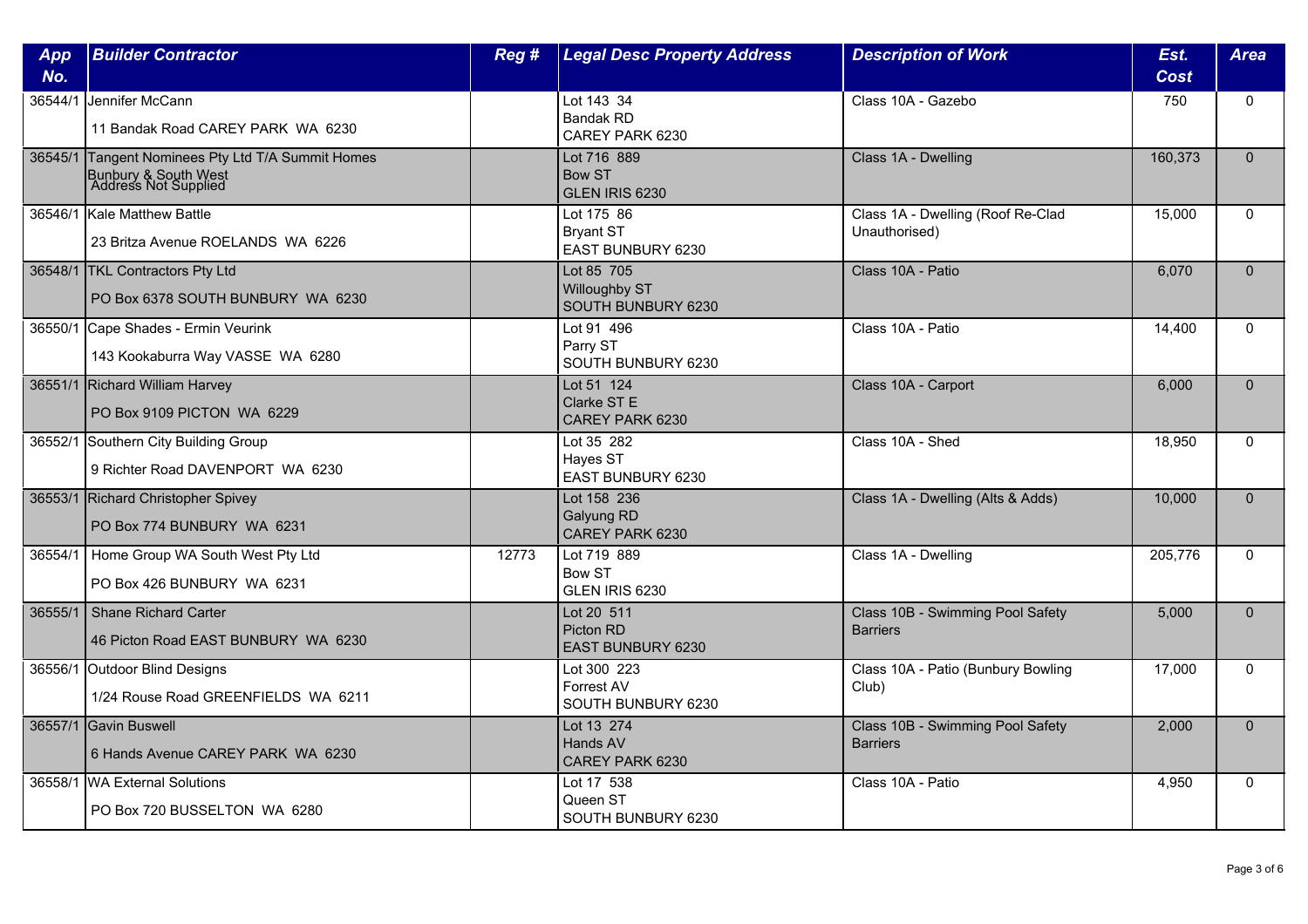| App     | <b>Builder Contractor</b>                                                                | Reg #             | <b>Legal Desc Property Address</b>                          | <b>Description of Work</b>                                         | Est.    | <b>Area</b>  |
|---------|------------------------------------------------------------------------------------------|-------------------|-------------------------------------------------------------|--------------------------------------------------------------------|---------|--------------|
| No.     |                                                                                          |                   |                                                             |                                                                    | Cost    |              |
|         | 36559/1 Prime Contracting Pty Ltd<br>8 Simpson Avenue BUNBURY WA 6230                    | wad307<br>wara927 | Lot 592 256<br><b>Greensell ST</b><br>BUNBURY 6230          | Class 1A - Dwelling (Demolition)                                   | 17,000  | $\mathbf{0}$ |
|         | 36560/1 Buildwell Group<br>Level 1 254 Railway Parade WEST LEEDERVILLE<br><b>WA 6007</b> |                   | Lot 20 612<br>Stephen ST<br>BUNBURY 6230                    | Class 6 - Retail Fitout (Tenancy 17 -<br>RAC Bunbury)              | 216,000 | $\mathbf{0}$ |
|         | 36561/2 PSA Construction<br>PO Box 185 Bunbury 6230                                      |                   | Lot 8 601<br>Spencer ST<br>SOUTH BUNBURY 6230               | Class 5 - Office (Internal Alterations) -<br>Stage 1               | 44,000  | $\Omega$     |
| 36563/1 | Wayne Andrew Stepnell<br>23 Mindalong Close SOUTH BUNBURY WA 6230                        |                   | Lot 4 673<br>Victoria ST<br>BUNBURY 6230                    | Class 10A - Street Alfresco (Market<br>Eating House)               | 45,000  | $\mathbf{0}$ |
|         | 36564/1 Andrew Wadsworth<br>4 Mouarn Street CAREY PARK WA 6230                           |                   | Lot 290 449<br>Mouarn ST<br>CAREY PARK 6230                 | Class 10A - Shed                                                   | 5,000   | $\mathbf{0}$ |
|         | 36565/1 Shelford Constructions Pty Ltd<br>131 Dixon Road EAST ROCKINGHAM WA 6168         | 8429              | Lot 15 27<br><b>Austral PDE</b><br>EAST BUNBURY 6230        | Class 1A - Dwelling                                                | 481,198 | 299          |
| 36567/1 | Halifax Crane Hire Pty Ltd<br>PO Box 5435 BUNBURY WA 6231                                | 13225             | Lot 4 277<br>Harrison PL<br>BUNBURY 6230                    | Class 1A - Two Storey Dwelling                                     | 600,000 | $\mathbf{0}$ |
| 36568/1 | <b>PrimeBuild Pty Ltd</b><br>206 St Marys Road BERKSHIRE PARK NSW 2765                   | BC100602          | Lot 140 81<br><b>Brittain RD</b><br>CAREY PARK 6230         | Class 6 - Internal Security Fence & Gate<br>(Coles - Parks Centre) | 45.683  | $\Omega$     |
|         | 36569/1 Richard Denis Schaffner<br>5 Waratah Crescent SOUTH BUNBURY WA 6230              |                   | Lot 85 682<br><b>Waratah CR</b><br>SOUTH BUNBURY 6230       | Class 10A - Patio                                                  | 12,000  | $\mathbf{0}$ |
| 36570/1 | Industry Maintenance Solutions<br>56 Strickland Street BUNBURY WA 6230                   | 7995              | Lot 42 496<br>Parry ST<br>SOUTH BUNBURY 6230                | Class 10A - Patio                                                  | 11,000  | $\mathbf{0}$ |
|         | 36571/1 JMEX Mechanical Solutions<br>51 Chislehurst Avenue STRATHAM WA 6237              |                   | Lot 2 187<br>Dunstan ST<br>SOUTH BUNBURY 6230               | Class 10B - Retaining Wall                                         | 4,500   | $\mathbf{0}$ |
| 36572/1 | Green Construct Pty Ltd<br>PO Box 375 DUNSBOROUGH WA 6281                                |                   | Lot 78 643<br>Thomas ST<br>BUNBURY 6230                     | Class 1A - Dwelling (Roof Re-Build over<br>Dining Room)            | 47,020  | $\mathbf{0}$ |
| 36573/1 | Industry Maintenance Solutions<br>56 Strickland Street BUNBURY WA 6230                   | 7995              | Lot 29 27<br><b>Austral PDE</b><br><b>EAST BUNBURY 6230</b> | Class 10A - Carport & Patio                                        | 12,881  | $\mathbf{0}$ |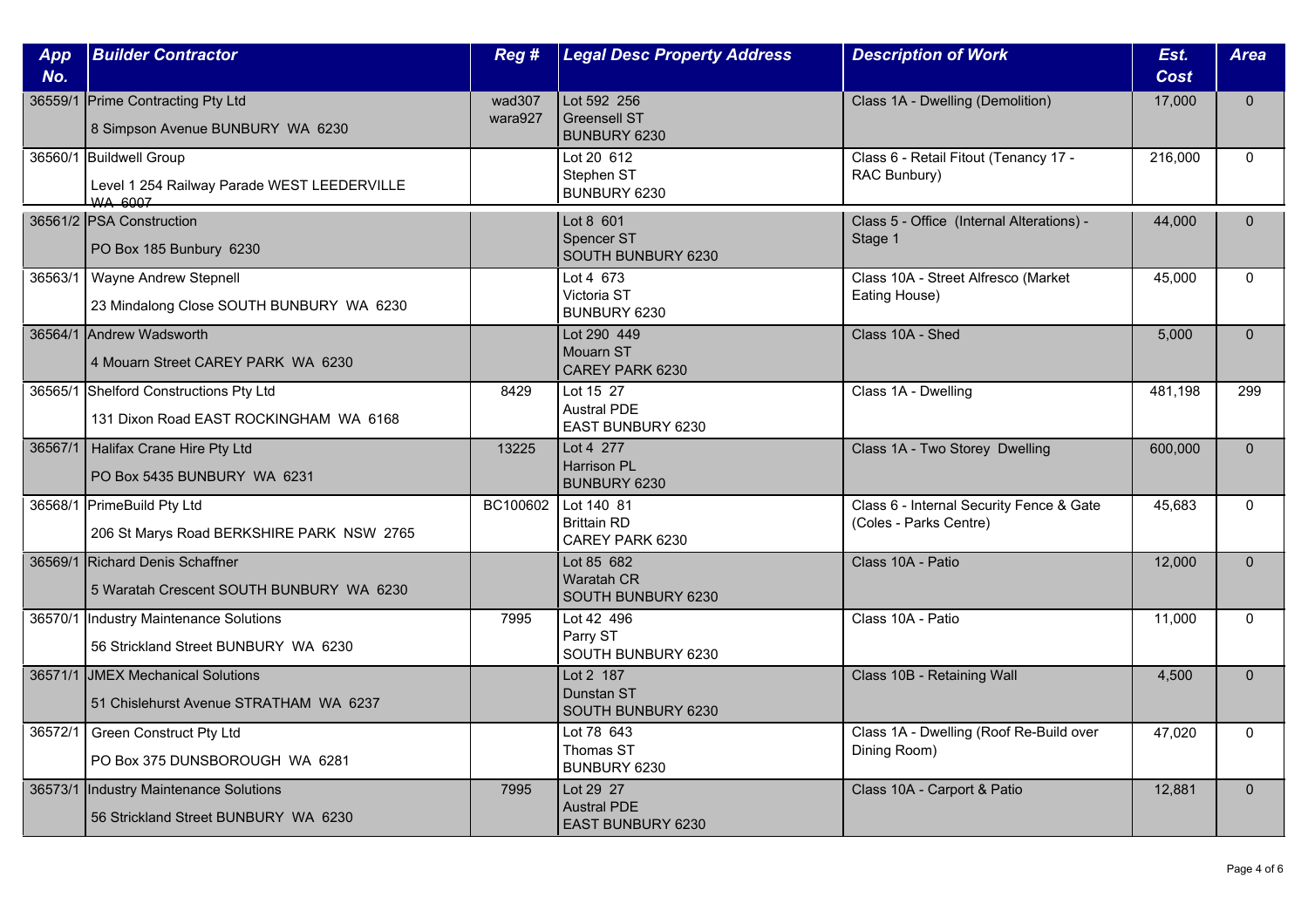| App<br>No. | <b>Builder Contractor</b>                                                                         | Reg #             | <b>Legal Desc Property Address</b>                       | <b>Description of Work</b>                                             | Est.<br><b>Cost</b> | <b>Area</b>  |
|------------|---------------------------------------------------------------------------------------------------|-------------------|----------------------------------------------------------|------------------------------------------------------------------------|---------------------|--------------|
|            | 36574/1 Russell Noble Constructions Pty Ltd<br>41 Portofino Crescent PELICAN POINT WA 6230        | 12621             | Lot 1 179<br>Douglas ST<br>SOUTH BUNBURY 6230            | Class 1A - Dwelling Units x 4 (Strata<br>Title)                        | 0                   | $\mathbf{0}$ |
|            | 36575/1 Tangent Nominees Pty Ltd T/A Summit Homes<br>Bunbury & South West<br>Address Not Supplied |                   | Lot 4 947<br><b>Canter CCT</b><br>SOUTH BUNBURY 6230     | Class 1A - Dwelling                                                    | 217,303             | $\Omega$     |
|            | 36576/1 John Ladeira<br>9 Gecko Terrace BEELIAR WA 6164                                           |                   | Lot 10 230<br><b>Frankel ST</b><br>CAREY PARK 6230       | Class 5 - Consulting Rooms Fitout &<br>Change of Use (Bunbury Dentist) | 175,930             | $\Omega$     |
|            | 36577/1 Tangent Nominees Pty Ltd T/A Summit Homes<br>Bunbury & South West<br>Address Not Supplied | BC10689           | Lot 110 119<br><b>Churchill DR</b><br>SOUTH BUNBURY 6230 | Class 1A - Dwelling (2nd Storey<br>Addition)                           | 234,482             | 61           |
|            | 36578/2 R & M Prosser<br>11 Mummery Crescent EAST BUNBURY WA 6230                                 |                   | Lot 116 168<br>Denning RD<br>EAST BUNBURY 6230           | Class 6/9B - New UAT / Facilities Fitout<br>Laser Tag)                 | 13,500              | $\Omega$     |
|            | 36579/1 Resonation Pty Ltd<br>15 Hislop Street EAST BUNBURY WA 6230                               |                   | Lot 11 360<br>King RD<br><b>EAST BUNBURY 6230</b>        | Class 1A - Dwelling                                                    | 413,109             | $\Omega$     |
|            | 36580/1 Coast Enterprises Pty Ltd T/A Challis Builders<br>5/29 Bonnefoi Boulevard BUNBURY WA 6230 | 10943             | Lot 71 46<br>Beach RD<br>SOUTH BUNBURY 6230              | Class 1A - Dwelling (Alts & Adds)                                      | 193,988             | $\mathbf 0$  |
|            | 36581/1 Lingwood Construction Pty Ltd<br>4 Westgarth Place LESCHENAULT WA 6233                    |                   | Lot 3 1 130<br><b>Clifton ST</b><br>BUNBURY 6230         | Class 1A - Dwelling (Roof Re-Clad)                                     | 35,000              | $\mathbf{0}$ |
| 36582/1    | Geoffs Patio's, Fencing and Garden Sheds<br>8 Regents Place COLLEGE GROVE WA 6230                 |                   | Lot 155 365<br>Kurrajong CIR<br>GLEN IRIS 6230           | Class 10A - Carport                                                    | 4,580               | $\Omega$     |
|            | 36583/1 Prime Contracting Pty Ltd<br>8 Simpson Avenue BUNBURY WA 6230                             | wad307<br>wara927 | Lot 11 360<br>King RD<br><b>EAST BUNBURY 6230</b>        | Class 1A - Dwelling (Demolition)                                       | 15,000              | $\mathbf{0}$ |
| 36585/1    | Martin McEvoy<br>PO Box 17 GELORUP WA 6230                                                        |                   | Lot 39 90<br><b>Bushell ST</b><br>CAREY PARK 6230        | Class 1A - Dwelling (Alts & Adds)                                      | 155,358             | $\mathbf{0}$ |
|            | 36586/1 Preston View Pty Ltd<br>PO Box 5056 BUNBURY WA 6231                                       |                   | Lot 219 712<br><b>Winthrop AV</b><br>COLLEGE GROVE 6230  | Class 10A - Shed                                                       | 15,547              | $\Omega$     |
|            | 36588/1 BW Garvey Surveys Pty Ltd<br>PO Box 7006 EATON WA 6232                                    |                   | Lot 200 344<br>Jubilee RD<br>GLEN IRIS 6230              | Class 1A - Dwelling x 2 (Strata Title)                                 | $\Omega$            | $\mathbf{0}$ |